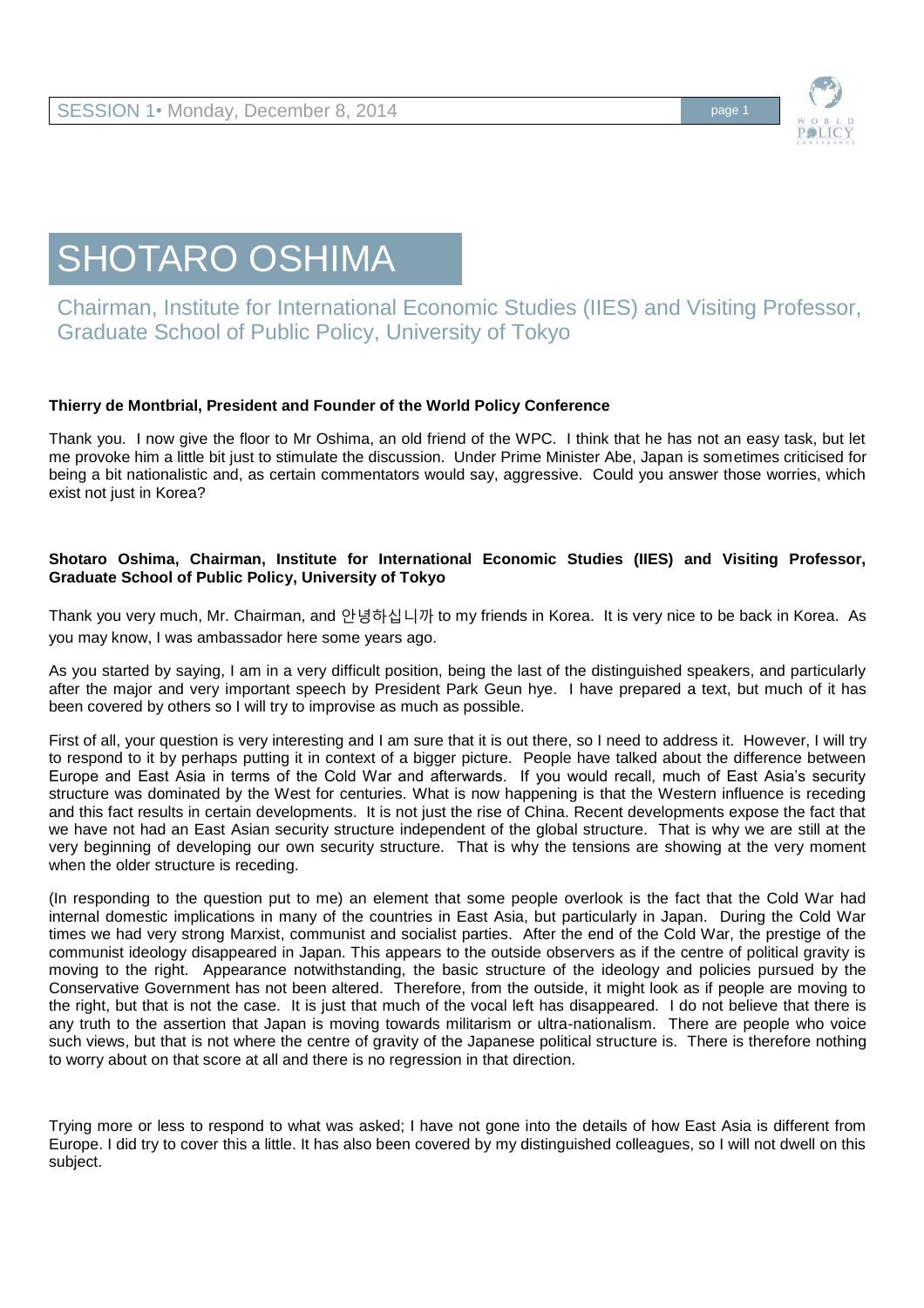

One of the most important elements in East Asia is obviously the rise of China, and it is creating certain instabilities in the region. Japan as an ally of the United States welcome the American rebalancing to Asia and we are trying to contribute to increased security in the area by doing our bit, such as strengthening our capabilities and changing the interpretation of the constitution so that we can take certain measures in collective self-defense. We are therefore trying to contribute to this whole process.

Having said this, let me just make one observation, which should be very interesting to those who have not necessarily recognized this aspect. It is the importance of the need to respect the rule of law in order to have domestic economic governance that is much better accepted by the external community. This is important for promoting economic reforms in countries which require such reforms, including China, of course.

In this context, it is important to note the modus operandi of Russia in Ukraine and its ramifications in East Asia. A couple of things have already been mentioned in this regard. With respect to the Northern Territories issue between Japan and Russia, if the nationalistic attitude in Russia is strengthened, resolution will become much more difficult, despite the fact that there has been agreement that the two sides will base the negotiation on the principles of law and justice. In this respect, what has been happening in Russia recently, particularly on the economic side, is very disconcerting. At the same time, Russian economic difficulties might give a certain hint to others because the fact that Russia, if I may say so and with my due deference to my Russian colleagues, does not have credible economic governance sends a negative message to all the outside economic players, namely investors.

In a similar vein, how a nation conducts itself in the international arena, such as not respecting international law or not promoting economic governance based on law, will have an impact on how it tries to resolve the issue of economic reform. I see this in China. There seems to be a silver lining in China in that its nationalistic overreach, as we have been seeing in the East China Sea area and the South China Sea area, is being tempered by the domestic need for serious economic and social reform. I would like to suggest here the importance, in my view, of the decision of the Fourth Plenum of the Central Committee of the Communist Party of China taken last October which emphasized the importance of the rule of law, albeit with Chinese characteristics. The decision seems to have been based primarily on the need for domestic economic and social reform. Nevertheless, it also implies recognition that unless there is a transparent and democratic governance under the principle of the rule of law, international capital will take a serious cautionary view on China's domestic prospects.

There is still, of course, a considerable gap between the pursuit of domestic governance based on the rule of law with Chinese characteristics and the reining in of the dangerous challenges to the freedom of navigation and the territorial integrity of neighbours. However, it seems obvious that if such disruptive actions continue in its neighbourhood, riskaverse capital will not be available to help the needed economic reforms in China.

The jury is still out on the question of how to develop security governance in East Asia in response to the challenge brought about by the rise and attendant exuberance of nationalist pride in China. However, it should be noted that there seems to be a willing interlocutor for a strategic dialogue on security and economic cooperation and this is where I would like to stress the importance of the meeting between the two leaders of Japan and China, Prime Minister Abe and President Xi Jinping. This happened about a month ago and it was obviously a step in the right direction. It opened doors and also opened up the hearts and minds of some people. I was recently in China where I talked with some Chinese people and it seems that that meeting has broken ice in the minds of the Chinese who wanted to have an ordinary, regular contact and dialogue and relationship with Japan.

This was therefore an important step and we will be continuing dialogue including at the top level. As has been suggested a number of times, dialogue is the first step towards whatever security governance we need to establish. In